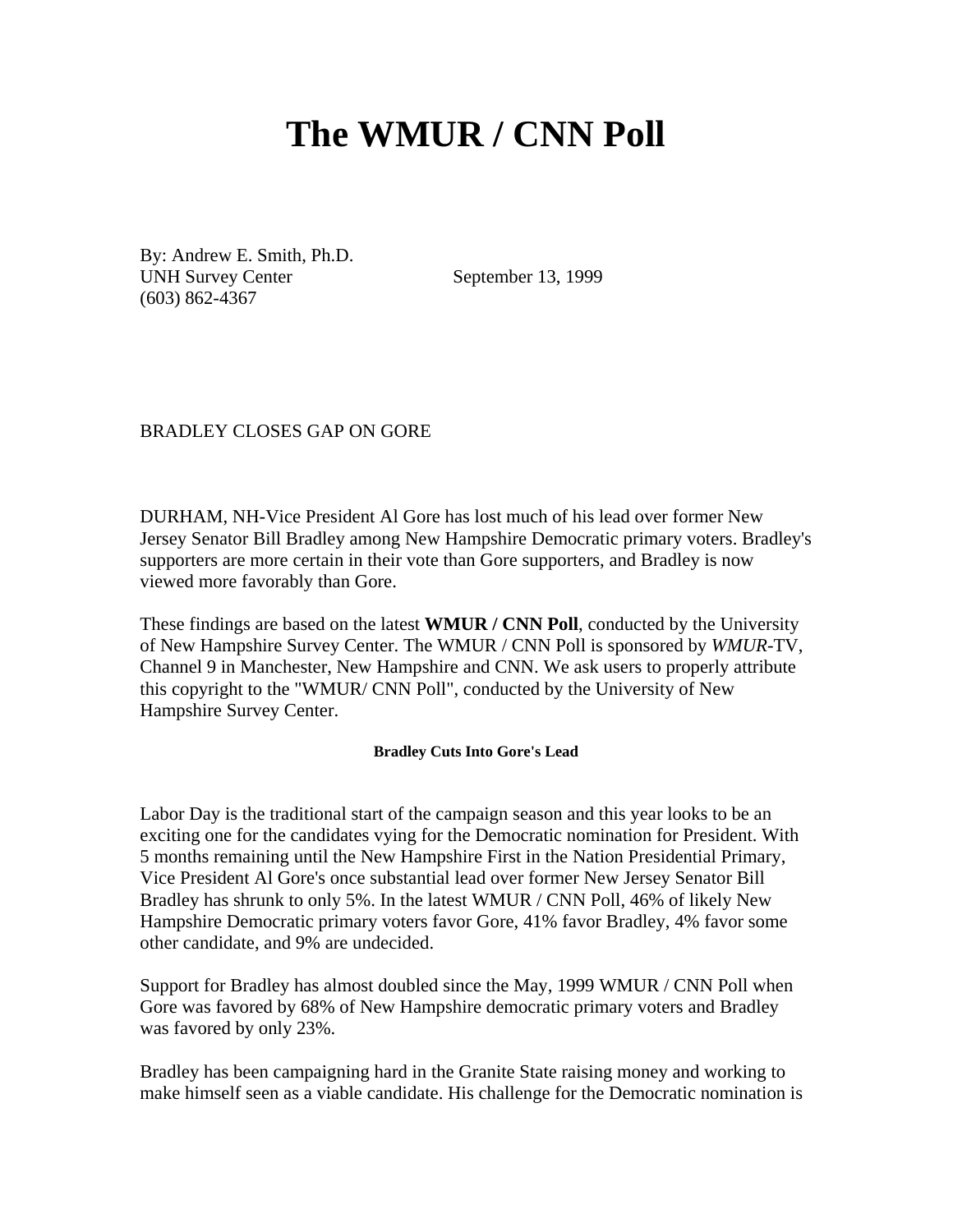now a serious threat to Gore, a prospect that many in the Democratic party have hoped to avoid. The battle for the Democratic nomination is now likely to be costly and divisive for the Democratic party and could damage their chances of retaining the Presidency in the 2000 general election.

## **Independents Lean to Bradley**

One of the reasons for Bradley's surge is his support among voters who are registered as Independents, but say they plan to vote in the Democratic primary. Among this important group of swing voters, 44% favor Bradley, 42% favor Gore, 3% favor some other candidate, and 11% remain undecided. Gore holds a 50% to 39% lead over Bradley among registered Democrats.

## **Bradley Supporters More Committed**

A second reason that Bradley has narrowed the gap with Gore is that his supporters are more committed to him than are Gore's. Among Bradley supporters, 43% say they are certain to vote for Bradley and 57% say they may change their minds. Among Gore supporters, only 34% say they are certain to vote for Gore and 66% say they may change their mind.

#### **Favorability Ratings**

A third problem for Gore is that his favorability ratings among Democratic primary voters have dropped significantly. Sixty-nine percent of likely Democratic primary voters have a favorable opinion of Gore, 24% have an unfavorable opinion of him, 6% are neutral, and 1% don't know enough about him to say. This results in a net favorability rating of +45. In the May, 1999 WMUR / CNN Poll, Gore's net favorability rating was  $+72.$ 

By contrast, Bradley has risen in the eyes of likely Democratic primary voters. In the latest WMUR / CNN Poll, 60% said they have a favorable opinion of Bradley, 8% have an unfavorable opinion, 12% are neutral, and 21% don't know enough about him to say. His net favorability rating of  $+52$  is higher than Gore's and has risen from  $+44$  in the May, 1999 WMUR / CNN Poll.

#### **Clinton Fatigue?**

The race between Gore and Bradley is not dividing the Democratic party on traditional Liberal-Conservative lines. Gore, the more moderate candidate, is running stronger among self-identified Liberals than is Bradley, the more Liberal candidate. Also, older Democratic voters, who are generally more moderate than younger voters, are strongly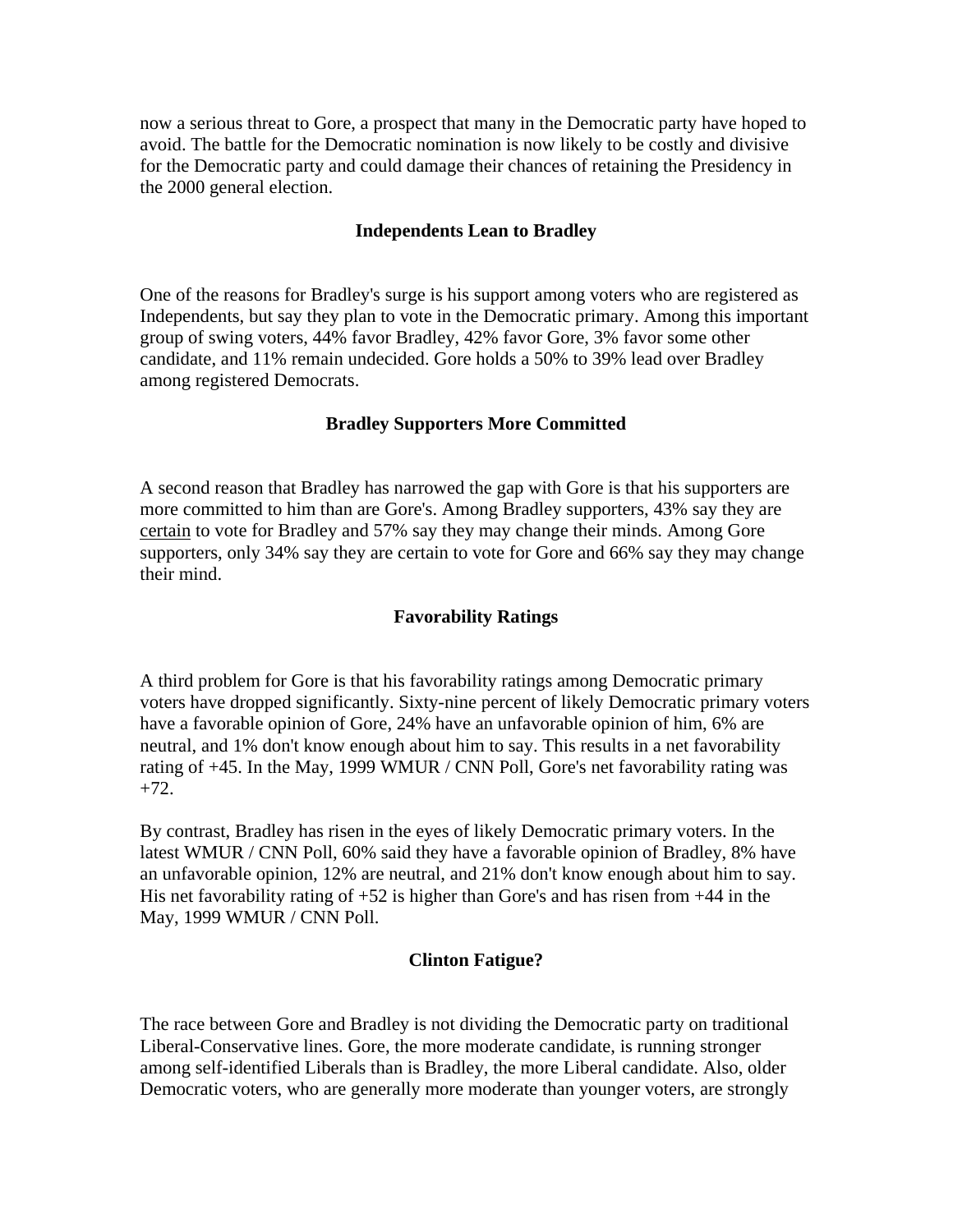supporting Bradley. This may be an indication of Gore's being linked with Bill Clinton. Older voters give Bill Clinton lower approval ratings than do younger voters while Liberals more strongly approve of Clinton than do Moderates or Conservatives.

#### **Can Gore Beat Bush?**

Another possible reason that Democrats are moving away from Gore is that he continues to trail the leading Republican candidate, George W. Bush, in a hypothetical race for President in 2000. Democrats are becoming increasingly concerned that he cannot beat Bush. Among likely primary voters, 56% say they will vote for Bush, only 35% favor Gore, 6% favor some other candidate, and 2% are undecided. Gore has not been able to cut into Bush's lead since May.

## **No Clamor for a Third Choice**

In recent weeks, Republican Pat Buchanan has been debating whether to leave the Republican party and run for President as a candidate from the Reform Party. Several months ago, New Hampshire Senator Bob Smith did leave the Republican party and declare his intention to run for President as an Independent. These two prominent defections have led many observers to think there is strong, grass roots support for a Third Party challenge in 2000. And there is some support among New Hampshire voters for a Third Party. In the latest WMUR / CNN Poll, 11% said they are "very likely" to vote for a Third Party candidate in 2000, 12% are "fairly likely", 26% are "somewhat likely", 37% are "not very likely", and 13% say that it depends on the candidate.

While these results do not indicate that a Third Party candidate will win in 2000, Third Party voters could be crucial in a tight election by drawing support from either the Republican or Democratic candidate. Currently, Democrats are just as likely as Republicans to say they might vote for a Third Party candidate in 2000.

#### **Sub-Group Analysis**

Al Gore runs strongest among likely Democratic primary voters with lower levels of education, women, younger voters, Liberals, and people who say they "may vote" in the election. Bill Bradley runs strongest among likely Democratic Primary voters with higher levels of income and education, men, older voters, and Conservatives. While it is too early to predict the actual makeup of the Primary electorate, Bradley is running strong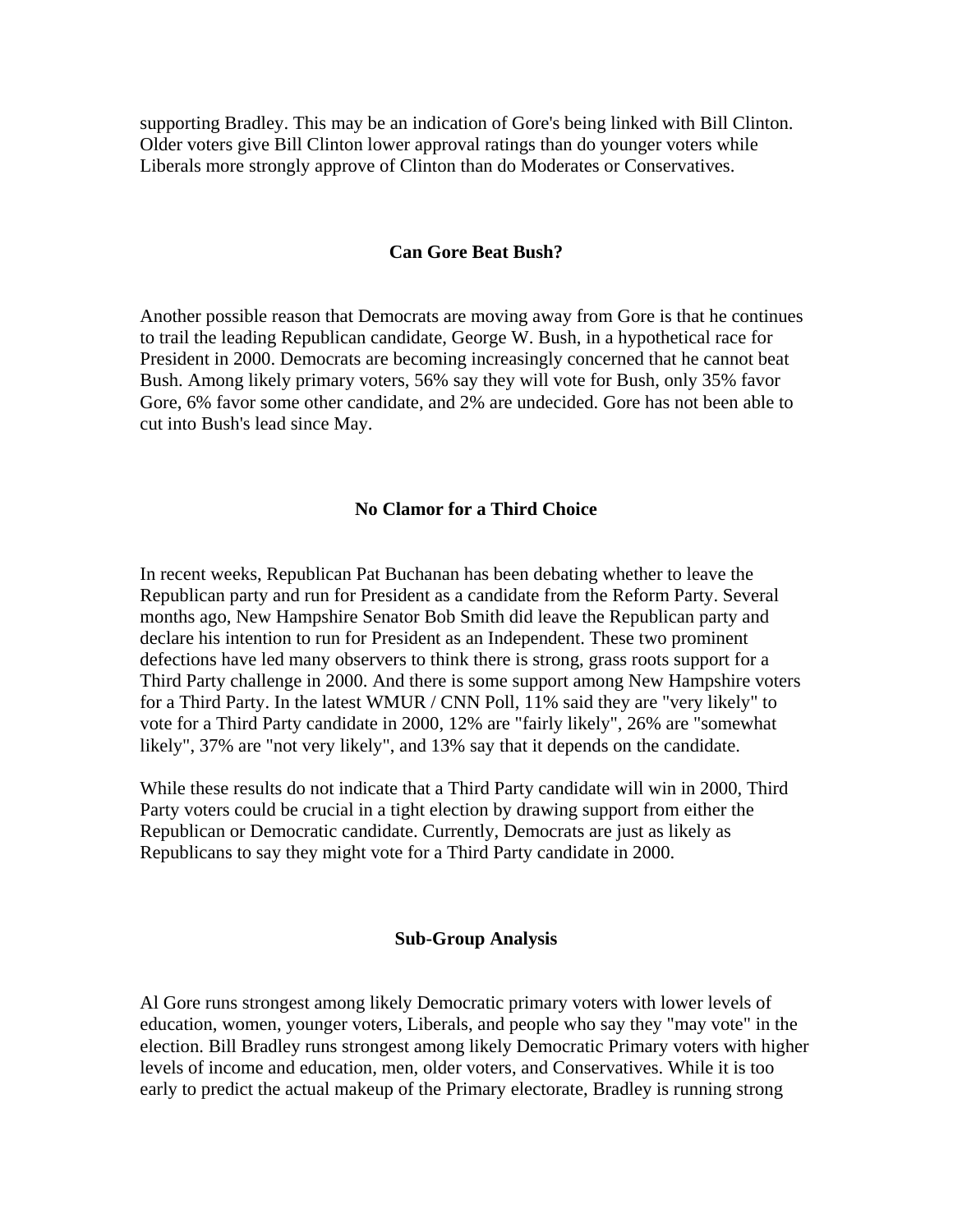among demographic groups who tend to vote more frequently, older voters, upper income voters, and highly educated voters. However, his Independent supporters have traditionally been less likely to actually vote on election day than registered Democrats, perhaps canceling out some of the turnout advantage he currently has over Gore.

Bradley gets his highest favorability ratings from Democratic primary voters aged 46 and older, those with college degrees, upper income primary voters, and those who attend church regularly. Gore's favorability ratings are high among all Democratic primary voters and his highest ratings come from lower income voters.

In the 2000 race for President, George W. Bush leads Al Gore among all groups of likely voters with the exception of Democrats, Liberals, pro-choice voters, those who do not attend church, and younger voters.

## **WMUR / CNN Poll Methodology**

These findings are based on the most recent WMUR / CNN Poll, conducted by the University of New Hampshire Survey Center from September 5 through September 11, 1999.

A random sample of 702 likely New Hampshire Primary voters was interviewed by telephone. In 95 of 100 cases, statewide estimates will be accurate to plus or minus 3.7 percent. A sub-sample of 325 likely Democratic Primary voters was interviewed as part of this sample. In 95 of 100 cases, statewide estimates for the Democratic sub-sample will be accurate to plus or minus 5.4 percent. Results reported for subgroups have potential for somewhat larger variation than those for the entire population.

In addition to sampling error, all surveys have other potential sources of non-sampling error including question order and question wording effects, and non-response.

Respondents to the WMUR / CNN Poll were asked:

"I'd like to get your overall opinion of some people in the news. As I read each name, please say if you have a favorable or an unfavorable opinion of that person -- or if you have never heard of him or her." (ROTATE NAMES)

- Former New Jersey Senator Bill Bradley

- Vice President Al Gore

"Currently, Al Gore and Bill Bradley are expected to be on the Democratic primary ballot. If you were voting in the Democratic primary today ... would you vote for Al Gore or Bill Bradley?"

"Are you certain to support that person, or do you think you may change your mind and support someone else in the 2000 New Hampshire primary?"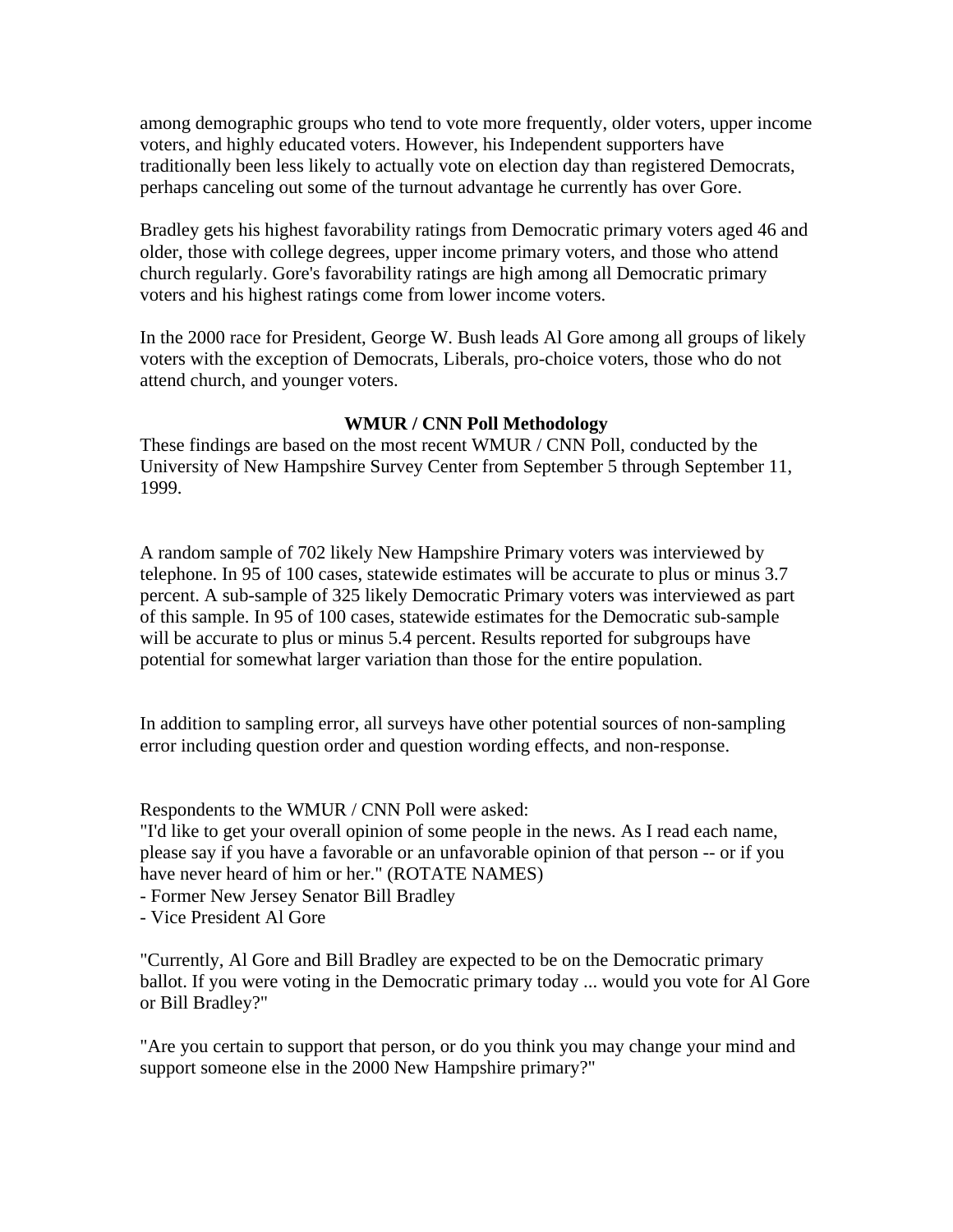"Thinking ahead to the Presidential election in November 2000. Suppose the 2000 election for President was being held today and the candidates were George W. Bush, the Republican, and Al Gore the Democrat. Which would you like to see win?"

"How likely is it that you would consider voting for an independent candidate for President in 2000 rather than the Democratic or Republican candidates ... very likely ... fairly likely ... somewhat likely ... or not very likely?"

#### **Candidate Favored in Democratic Primary**

| (Likely Democratic Primary Voters) |     |                     |
|------------------------------------|-----|---------------------|
|                                    |     | May '99 Sept. '99   |
| Al Gore                            | 68% | 46%                 |
| <b>Bill Bradley 23</b>             |     | 41                  |
| Other                              |     | 4                   |
| Undecided                          | 6   |                     |
|                                    |     | $(N=190)$ $(N=315)$ |

# **Certainty of Voting for Candidate**

(Likely Democratic Primary Voters)

|                    | All | Gore                                   | <b>Bradley</b> |
|--------------------|-----|----------------------------------------|----------------|
|                    |     | <b>Democrats Supporters Supporters</b> |                |
| Certain            | 37% | 34%                                    | 43%            |
| May Change Mind 64 |     | 66                                     | 57             |

(N=286) (N=146) (N=129)

#### **Democratic Favorability Ratings**

(Likely Democratic Primary Voters)

|                 |     |     |    |       | Favorable Unfavorable Neutral Don't Know Net Favorable |           |
|-----------------|-----|-----|----|-------|--------------------------------------------------------|-----------|
| Al Gore         | 69% | 24% | 6% | $1\%$ | $+45$                                                  | $(N=320)$ |
| Bill Bradley 60 |     |     |    |       | $+52$                                                  | $(N=321)$ |

**Net Favorability Ratings** (Likely Democratic Primary Voters)